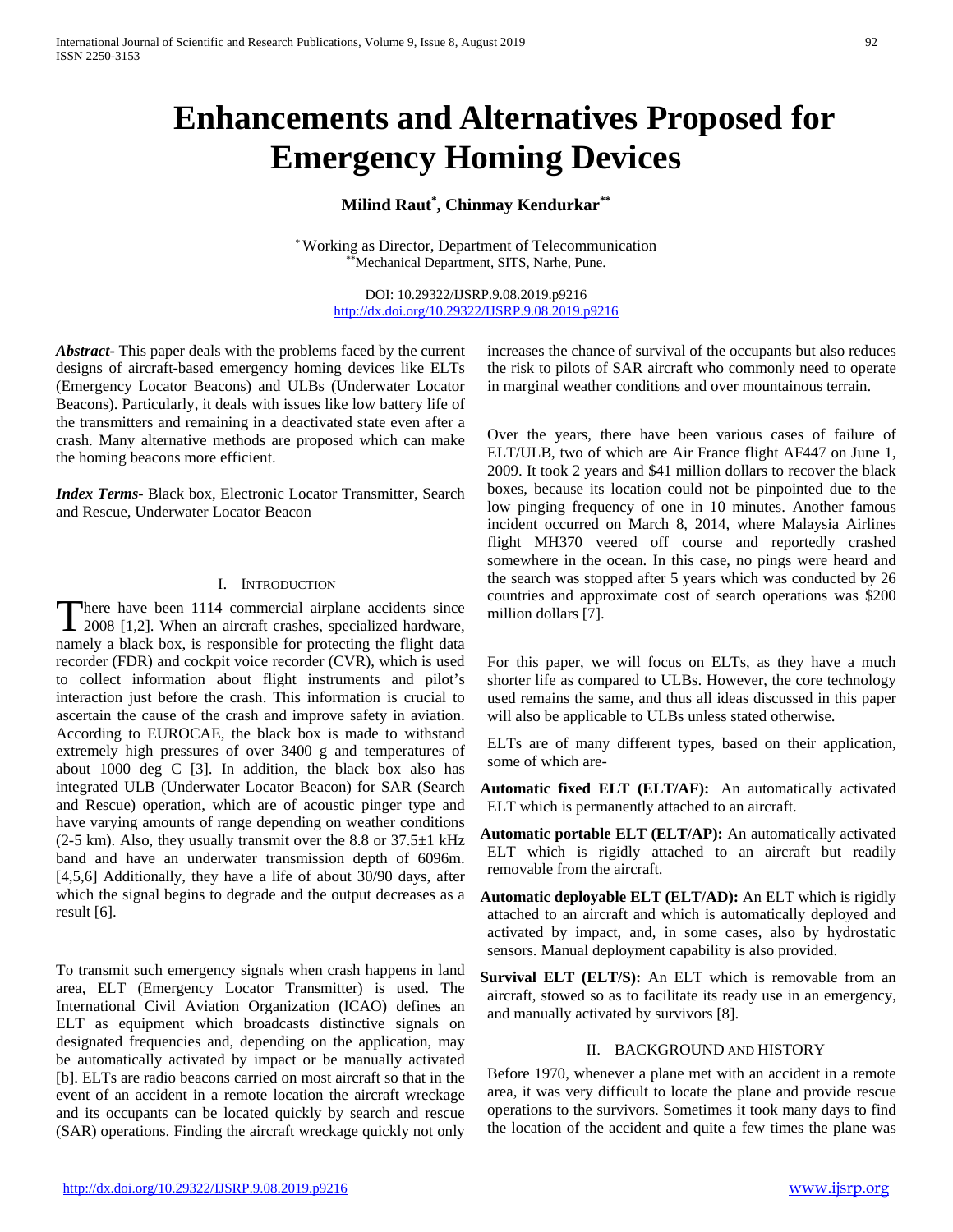never found. Because of this problem, a need was felt to develop a mechanism so that the plane can be located at the earliest in the event of an accident. For this it was decided to install a radio beacon called ELT (Emergency Locator Transmitter) in the plane such that in the event of an accident this ELT should get activated and should start emitting the radio beacon and by using this beacon the site of the accident can be quickly searched out and rescue operation can be performed at the earliest. The basic purpose of this system is to help rescuers to find survivors within the so-called "golden period" (the first 24 hours following an accident) during which the majority of survivors can usually be saved.

In 1970, the USA mandated to install Emergency Locator Transmitter (ELT) in all general aviation airplanes by December 30, 1973. These ELTs were operating at 121.5 MHz frequency, the designated international distress frequency. These ELTs were manufactured to the specifications of a Federal Aviation Administration (FAA) technical standard order (TSO-91) [9].

ELTs were originally intended for use on the 121.5 MHz frequency to alert air traffic control and other aircraft monitoring the frequency.

In 1982, a satellite-based monitoring system named COSPAS-SARSAT was implemented, to provide a better way to detect these distress signals. This satellite-based monitoring system was monitoring the distress signals at 121.5 MHz, 243 MHz, and 406 MHz radio frequencies. However, such a satellite-based monitoring system was receiving a high number of false signals at 121.5 MHz and 243 MHz frequencies. It was found that such false alert signals were mainly from old ELTs. In 2009, the international COSPAS-SARSAT satellite system discontinued satellite-based monitoring of the 121.5/243 MHz frequencies, in part because of a high number of false signals attributed with these frequencies. Satellite monitoring today utilizes the 406 MHz frequency only [10,11].

In USA Federal Aviation Administration (FAA) Issues Technical Standard Orders (TSO) which states a minimum performance standard for specified materials, parts, and appliances used on civil aircraft. Generally, these standards are followed by many countries.

- In 1985, a new TSO-C91A for ELT was issued, this was operating at 121.5 MHz frequency [9].
- In 1992, TSO C126 for ELT was issued, this was operating at 406 MHz frequency [12].
- In 2008, TSO C126a for ELT was issued, this was operating at 406 MHz frequency [13].
- In 2012, TSO C126b for ELT was issued, this was operating at 406 MHz frequency [14].

However, the International Civil Aviation Organization (ICAO) requires that ELTs carried in airplanes shall operate on both 121.5 MHz and 406 MHz Though satellite system no longer identifies 121.5 MHz signal, it is useful for homing. [15,16]

## *Operation of an ELT:*

Ideally, it is required that in the event of an accident, the ELT should get activated and should start emitting the radio beacons at 406 MHz frequency signal and 121.5 MHz frequency signals periodically up to next 24 Hrs. or 48 Hrs. **For this, ELTs get triggered due to high g-force typical of airplane crash or temperature, whichever goes above the threshold first.**

The 406 MHz signal will be detected by the satellite network and its location can be estimated by satellite system using doppler triangulation or by GPS trilateration [10]. This location estimate will be provided to the Search and Rescue operation team and hence the survivors can be saved at the earliest (within golden hours).

Similarly, 121.5 MHz signal can be received by local ATC or nearby local observation center. This can help the Search and Rescue operations without satellite network.

## **Why the accident site cannot be located earliest despite having ELT:**

The main reason for this is that **at about 40% of time ELT does not get activated** [17]. Hence no signal on 406 MHz frequency or 121.5 MHz frequency are available to be detected. Also, in some cases, the ELT gets damaged in the accidents mainly due to fire or due to the force of impact.

## **Issues with the present form of ELTs:**

Airframe mounted ELTs are designed to automatically activate following an impact typical of a collision. However, the effectiveness of airframe ELTs in aviation accidents has been questioned by accident investigation agencies and by the aviation community. A government organization, Australian Transport Safety Bureau (ATSB) has done the research investigation to identify the safety concerns regarding the operation of ELTs and presented data on the effectiveness of ELTs activating following an accident. In this research investigation, the ATSB identified safety concerns regarding the operation of ELTs and presents data on the effectiveness of ELTs activating following an accident.

ATSB found that ELTs function as intended in only about 40 to 60 percent of accidents in which their activation was expected.

**Therefore, the main issue with the present form of ELTs is that in the majority of cases it doesn't get activated. In some cases, the ELT gets damaged in the accident.**

**Accidents and Incidents where ELT is not damaged but does not get activated [18]:**

- AN 32, Indian Air Force, Jun 2019, Arunachal Pradesh, India, ELT did not get activated in the crash.
- Cessna 182P Skylane June 2012, Maryvale Station (near Cunnamulla), Queensland, the fixed fuselage mounted ELT did not activate during the impact.
- B190, Blue River BC Canada, 2012 The impact forces had not been enough for the ELT to be activated.
- Piper PA-30 Twin Comanche, May 2001, Archerfield Airport, Queensland, the ELT did not activate as a result of the initial impact.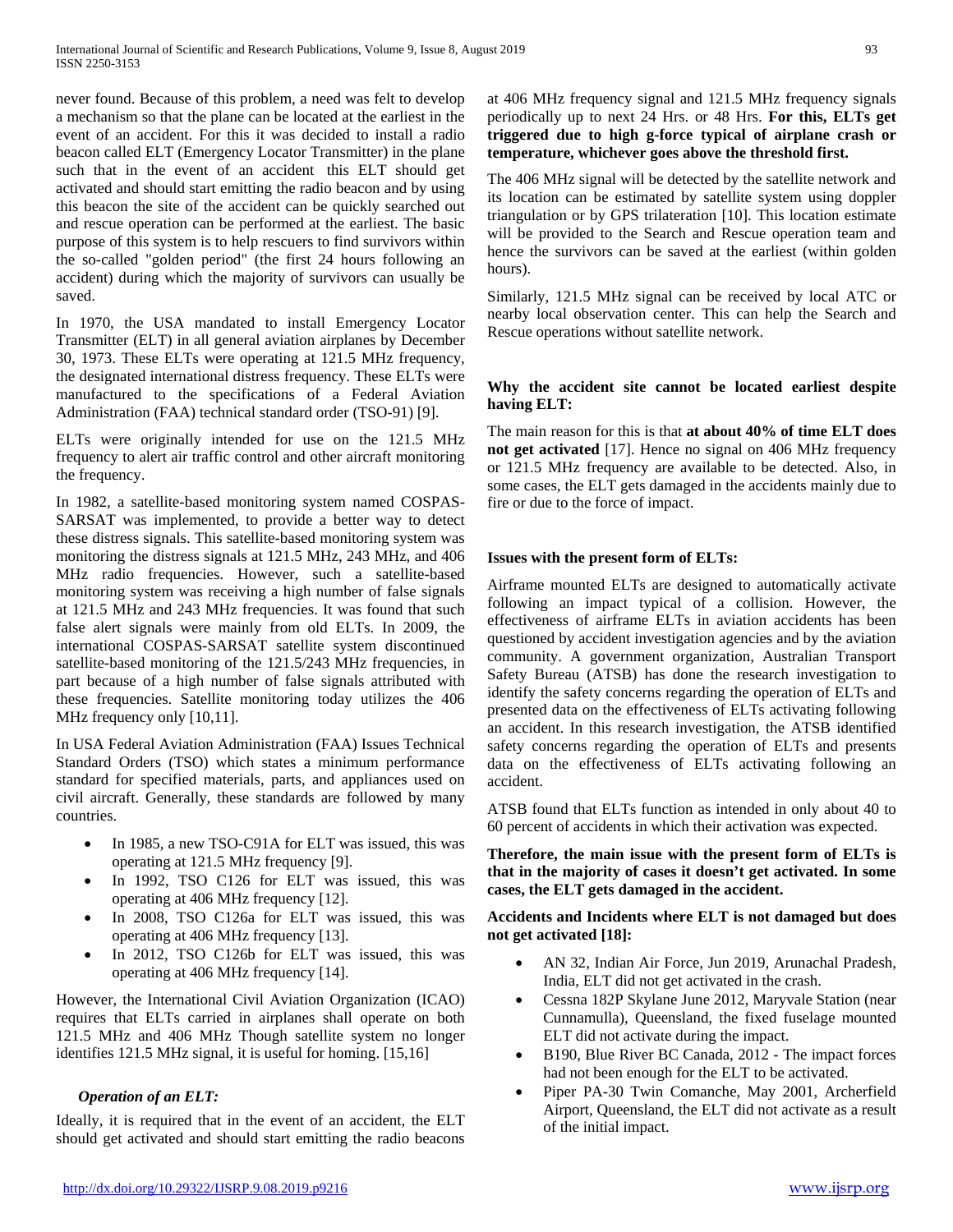International Journal of Scientific and Research Publications, Volume 9, Issue 8, August 2019 94 ISSN 2250-3153

• Mooney M20J from Jandakot to Laverton, Western Australia, 1998 - ELT was not activated despite high Gforce of the accident.

## **Accidents and Incidents where ELT was damaged [18]:**

- S76, vicinity Moosonee ON Canada, 2013 The wreckage, which was near to the departure airport, was not located for over 5 hours after the ELT failed to function. The ELT failure was attributed to the tail boom-sited external antenna being severed.
- E190, en route, Bwabwata National Park Namibia, 2013 - No distress calls were made and no signal was transmitted from the ELT after the crash. This was
- III. ENHANCEMENTS AND ALTERNATIVES PROPOSED

Despite many different ways to mount the ELT, the failure of the ELTs to get activated in the event of accidents remains the main reason for ELT not being useful and not being able to provide the Search and Rescue operations within time to the survivors.

Hence below mentioned additional enhancements are suggested to increase the ELT effectiveness and locate the accident site, even if ELT was not activated on accident.

These enhancements are suggested keeping in view the requirements of civilian as well as defense planes. Kindly note that these enhancements suggested below are also applicable for Underwater Locator Beacons (ULBs) unless stated otherwise.

1. It should be possible to activate ELT remotely using Radio Frequency signals (RF) so that even if the ELT is not activated in the event of an accident it can be activated via radio frequency signals before the search operations begin. For this ELT should be provided with the ability to listen passively at a designated frequency or frequencies. When an ELT receives the activation signal for its own ID, at that particular designated frequency, it should get activated and start emitting the emergency beacon signals at 406 MHz frequency (and 121.5 MHz frequency).

2. It should be possible to send these activation signals via any of the below-mentioned methods:

2.1 Local ATC signals.

2.2 RF signals from the Search and Rescue team during SAR operation.

2.3 Satellite return link of the system like COSPAS-SARSAT. This is useful when the area where the accident happened is not known at all or the probable area is too big for the signals mentioned in the options 2.1 and 2.2 above.

3. However, in respect of the planes whose operations are critical in nature like defense planes, remote activation of ELT via radio frequency signals as mentioned above may become a security issue. If someone wants to know the location of that plane, then it may activate the ELT of that plane by sending the activation signals to that ELT. Once the ELT starts emitting the radio beacon, the location of the plane can be easily detected found to be due to a break in the coaxial cable which linked the unit to the external antenna.

•

.

- MD83, en route, near Gossi Mali, 2014 No signal was received from the ELT and it was found damaged at the crash site.
- C130J, en-route, northern Sweden 2012 The ELT did not transmit and was found to have sustained major damage at impact.

even though the plane is operating normally. Hence ELT should be activated only on receipt of authenticated secure signals. It should be possible that such authenticated secure signal can be sent via any of the ways mentioned in point 2 above.

4. It should be required that one authenticated secure signal can be used only once. It should not be possible to re-use the same authenticated secure signal. This is required in view of the fact that these authenticated secure signals are sent via radio frequency, which can be easily captured off the air. If the restriction of using one authenticated secure signal only once is not imposed then it will be possible for the other entities to use such off the air captured signal to activate the ELT and locate the plane

It should be possible to activate ELT in any of the below mentioned ways

- 5.1 ELT can be activated such that ELT will keep on emitting the radio beacon for 24 to 48 Hrs. This is the normal way in which ELT is supposed to be activated in the event of an accident.
- 5.2 ELT can be activated such that ELT will emit one or two or some predefined number of beacons only. This mode will be useful when the search and rescue team will be activating the ELT during its search operation and such activation signals are sent from the device onboard with the search and rescue team. This will provide the efficient use of the battery in the case of accident and also, we can have the scope for more powerful beacons. This will also provide a longer battery life. Also, more power would also mean that the range of the transmitter will increase.

However, it should be possible that ELT can be activated in any of the modes via any of the link mentioned in 2 above.

6. It should be explored whether ELT cab is integrated with the Blackbox such that it will suffer minimum physical damage.

7. In view of point 6 above, it should be explored whether some part of the Blackbox can be used as an antenna of the ELT, as in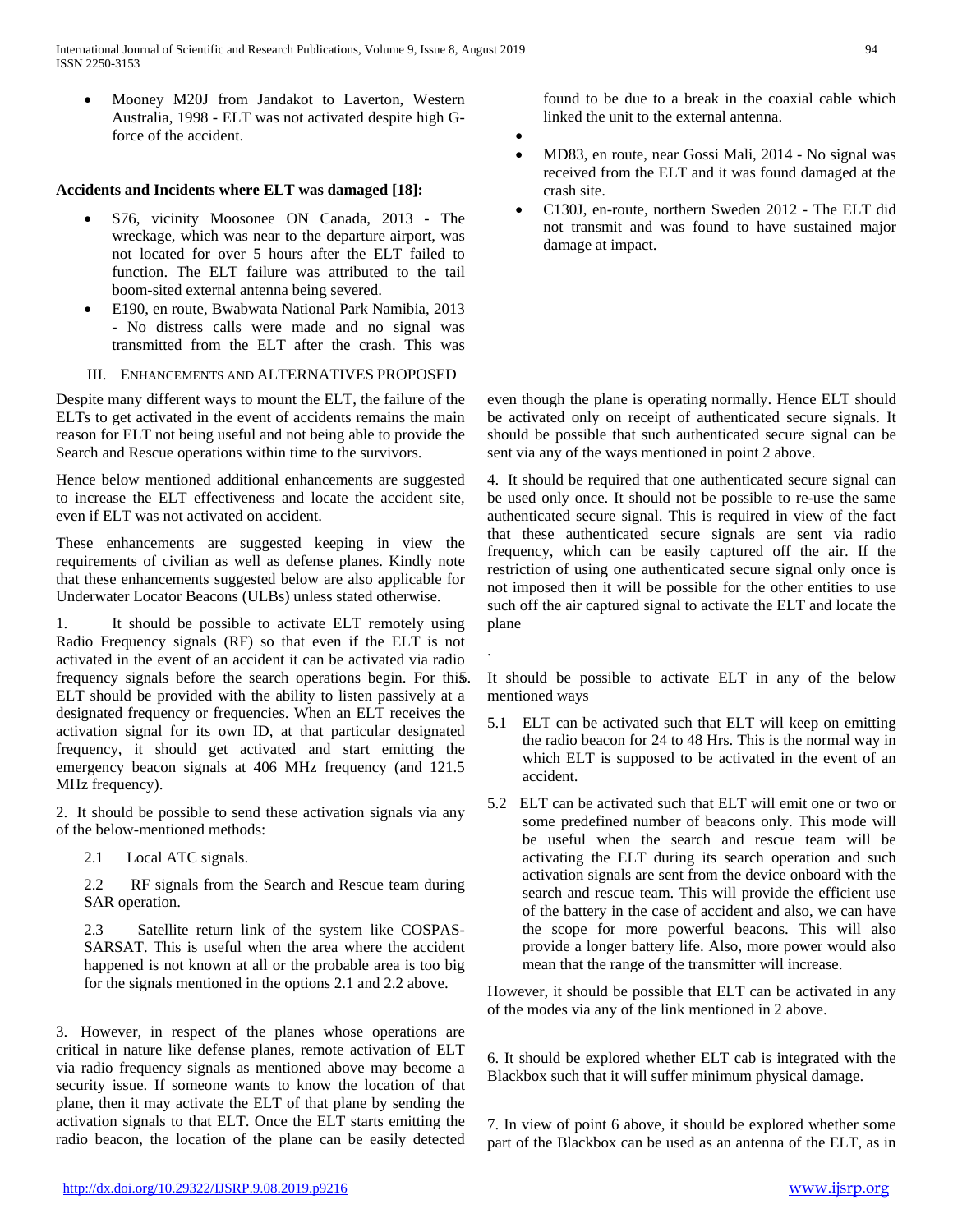many cases the antenna is known to break and unable to transmit any signal.

8. In addition to the above-mentioned enhancements, further to increase the probability of locating the plane in the event of an accident, it is suggested that the flight control monitoring all the parameters which include, but are not yet limited to airspeed, altitude, pitch, yaw, roll, GPWS (Ground Proximity Warning System) along with excessive flight inputs to predict crashing probability (for example when more than 2 of the parameters are showing negative prognosis) and transmit a distress signal while it is happening before crash. It allows the system to use aircraft antennas which are much more powerful. The ELT can be configured such that, if the signal from any of these devices (which are placed at different locations inside the plane) is not received continuously, indicating a situation of an emergency/accident or if the parameters indicating the emergency situation are received by the ELT from such devices, ELT should get activated. The main advantage of this arrangement is that; in most of the accident cases, ELT will get activated even before the airplane touch the ground/water in the event of an accident, thus before any damage can occur to antennas.

- 8.1 The above method would also allow us to send more detailed information to satellites, and multiple pings can also show the flight path.
- 8.2 The above method will also allow for more detailed information to be sent in real time, especially now when a plane can be permanently connected to satellites such as SpaceX's Starlink, which will have worldwide coverage in coming years.
- 8.3 In the above method, a switchable "stealth mode" can be added to defense aircraft as they can encounter highly variable parameters during testing/ exercises/ war. This would enable the plane to temporarily disconnected from commercial satellites, and thus cannot be tracked.

9. In the future, if there is a return of supersonic commercial passenger jet flight, the forces produced in an accident would become too high to be sustained by the black box. The specifications needed by the black box would not be practical. In this scenario, the above method mentioned in 8 would be the only viable solution.

10. The alternate method consists of a smaller independent beacon which can be ejected just before the aircraft touches the ground. It will have the same working as explained in 8, and its time of ejection will primarily depend on the altimeter, once it is verified that crash is imminent. Can also have a parachute to have a safer landing. It can also have buoyancy (not by additional hardware like floats, but inherently due to its shape and build).

11. In commercial passenger jets, any person should not be able to fiddle with or turn off safety systems like ACARS (aircraft communications addressing and reporting system), which is used to track planes via satellites. To ensure this, it can be integrated with the black box so that it becomes physically inaccessible to any person on board. It is theorized that the captain of MH370 turned off ACARS, and that is the main reason anyone has failed to relocate the plane even 5 years after it went missing.

## IV. CONCLUSION

Providing above mentioned enhancements in the ELT and ULB can significantly increase their activation rate for the planes in case of an accident and thereby significantly increasing the chances of the rescue of the survivors. Above mentioned enhancements will not pose any security risk to the civil aviation planes as well as defense planes. There is no downside of the above enhancements mentioned, except marginal additional cost. Hence these enhancements should be considered by the manufacturers as an additional feature of their product till the time authorities make it a mandatory requirement.

#### **REFERENCES**

- [1] Icao.int. (2019). *Accident Statistics*. [online] Available at: <https://www.icao.int/safety/iStars/Pages/Accident-Statistics.aspx> [Accessed 4 Jul. 2019].
- [2] Baaa-acro.com. (2019). *Death Rate per Year*. [online] Available at: <https://www.baaa-acro.com/statistics/death-rate-per-year> [Accessed 4 Jul. 2019].
- [3] Minimum Operational Performance Specification For Crash Protected Airborne Recorder Systems. (2019). EUROCAE ED 112, Revision A, September 2013. Saint-Denis: EUROCAE…..1'
- [4] FAA (2015). *TSO 121b*. Washington, DC: FAA, DOT, pp.12698-12699.
- [5] Minimum Performance Standard for Low Frequency Underwater Locating Devices (Acoustic) (Self-Powered). (2015). 2nd ed. [ebook] Troy, Michigan: SAE. Available at: <https://www.sae.org/standards/content/as6254a/> [Accessed 4 Jul. 2019].
- [6] Minimum Performance Standard for Underwater Locating Devices (Acoustic) (Self-Powered). (2011). 2nd ed. [ebook] Troy, Michigan: SAE. Available at:<https://www.sae.org/standards/content/as8045a/> [Accessed 4 Jul. 2019].
- [7] Inside GNSS. (2018). *The Cospas-Sarsat MEOSAR System Solution to*  Support ICAO GADSS. [online] Available at: [https://insidegnss.com/the](https://insidegnss.com/the-cospas-sarsat-meosar-system/)[cospas-sarsat-meosar-system/](https://insidegnss.com/the-cospas-sarsat-meosar-system/) [Accessed 4 Jul. 2019].
- [8] Draft Regulation Respecting the Carriage of Emergency Locator Transmitters (ELT). (2007). In: *Conference on Search and Rescue*. [online] ICAO. Available at: [https://www.icao.int/Meetings/AMC/MA/2007/SARafrica/sarconf\\_wp10\\_e](https://www.icao.int/Meetings/AMC/MA/2007/SARafrica/sarconf_wp10_en.pdf) [n.pdf](https://www.icao.int/Meetings/AMC/MA/2007/SARafrica/sarconf_wp10_en.pdf) [Accessed 4 Jul. 2019].
- [9] Proposed Technical Standard Order (TSO)-C91a. (1885). [FAA Notice] US Federal Register, Washington DC.
- [10] Foster, E. (n.d.). *NOAA - Search and Rescue Satellite Aided Tracking - History of the program*. [online] Sarsat.noaa.gov. Available at: <https://www.sarsat.noaa.gov/background.html> [Accessed 4 Jul. 2019].......d
- [11] Comparison of 406 MHz and 121.5 MHz Distress Beacons. (n.d.). NOAA-SARSAT, p.1.
- [12] Proposed Technical Standard Order (TSO)-C126. (1992). [FAA Notice] US Federal Register, Washington DC.
- [13] Proposed Technical Standard Order (TSO)-C126a. (2008). [FAA Notice] US Federal Register, Washington DC.
- [14] Proposed Technical Standard Order (TSO)-C126b. (2012). [FAA Notice] US Federal Register, Washington DC.
- [15] Draft Regulation Respecting the Carriage of Emergency Locator Transmitters (ELT). (2007). In: *Conference on Search and Rescue*. [online] ICAO. Available at: [https://www.icao.int/Meetings/AMC/MA/2007/SARafrica/sarconf\\_wp10\\_e](https://www.icao.int/Meetings/AMC/MA/2007/SARafrica/sarconf_wp10_en.pdf) [n.pdf](https://www.icao.int/Meetings/AMC/MA/2007/SARafrica/sarconf_wp10_en.pdf) [Accessed 4 Jul. 2019].